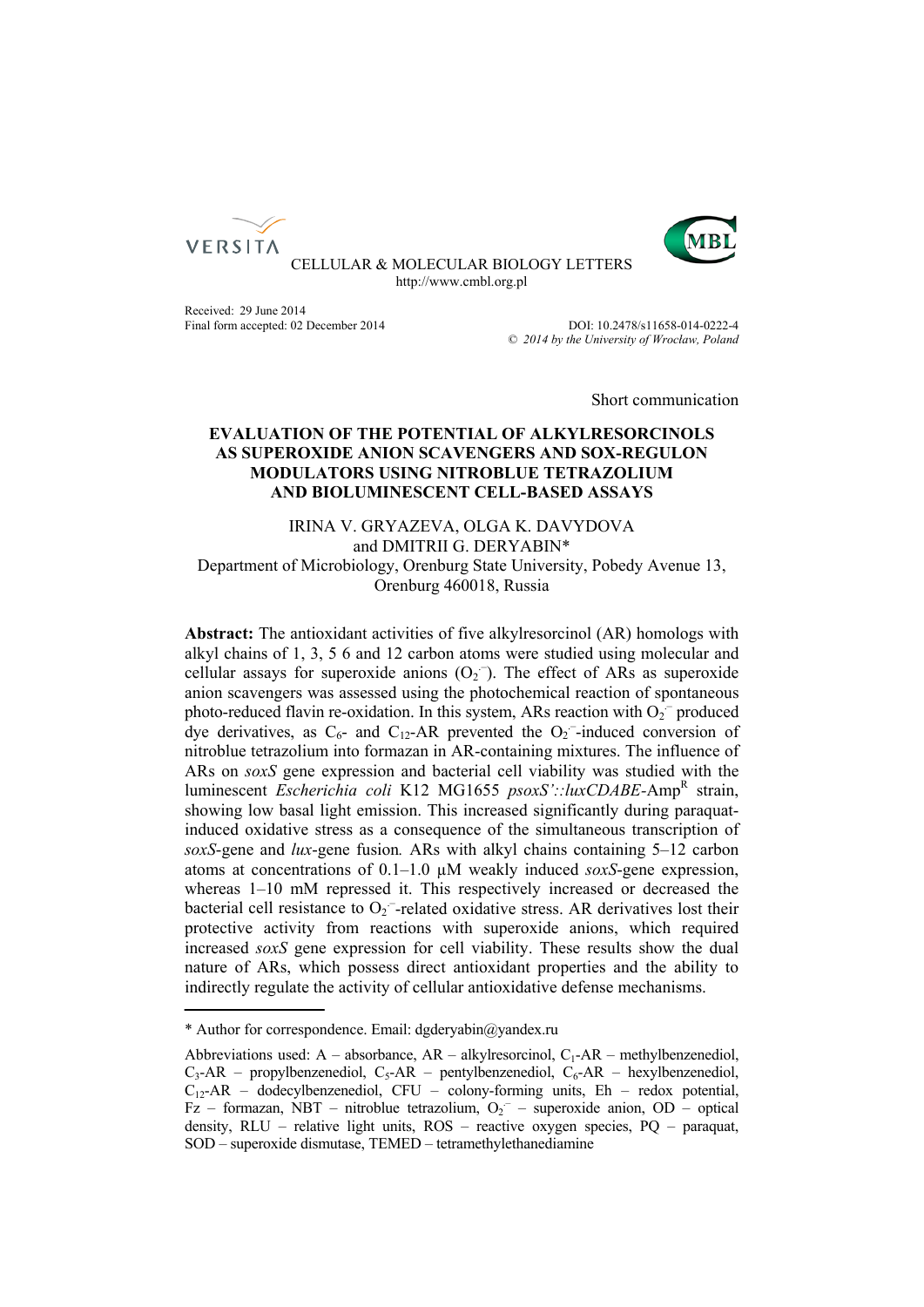**Keywords:** Alkylresorcinols, Reactive oxygen species, Superoxide anion, *soxS* gene, Reporter *luxCDABE* gene, Bioluminescence

# **INTRODUCTION**

Reactive oxygen species (ROS) are a consequence of free oxygen accumulating in the Earth's ecosystem after the occurrence of oxygenic photosynthesis. They are oxygen ions, free radicals and peroxides with an unpaired electron in their outer electron level, which confers high ROS reactivity with cell membranes, proteins and DNA [1]. The initial ROS is the superoxide anion  $(O_2^-)$ , which result from the one-electron transfer to an oxygen molecule.

ROS toxicity induces cell defense mechanisms, including the production of lowmolecular weight antioxidants and antioxidant enzymes [2, 3]. The destruction of superoxide anions is carried out by specialized metalloenzymes called superoxide dismutases (SOD), which are characterized by various metals in their active center: Mn, Fe or Cu/Zn [4], and more rarely Ni [5]. In *Escherichia coli,* SOD-Mn expression is controlled by *soxRS* genes [6–8], which encode the SoxR receptor. The SoxR receptor interacts with  $O_2$ <sup>-</sup> and activates the SoxS regulatory protein, which in turn induces transcription of the *sox*-regulon with various effectors of the antioxidant response. Scavengers of superoxide anions are another mechanism of cell defense associated with molecular antioxidants. These scavengers include amino acids (lysine), ascorbic acid [9], and components of extracellular exopolysaccharide [10].

Natural antioxidants include phenolic compounds with one (phenyls, phenolic alcohols, phenolic acids) or two (flavonoids) aromatic rings, and polyphenols [11, 12]. Antioxidant activity has also been shown for phenolic lipids such as alkylresorcinols (ARs), which are typically present in some bacteria, fungi and higher plants [13, 14]. The ability of these molecules to inactivate ROS is determined by hydrogen donations, and their antioxidant mechanism involves the ability to scavenge radicals by a hydrogen atom. This leads to the formation of an intermediate, 1,2,4-trihydroxy-6-alkylbenzene, which in turn easily converts to *o*- and *p*-quinones [15].

The hydrocarbon chain length is also important, especially for preventing membrane lipid oxidation [16]. Early studies of AR antioxidant activity showed the prevention of induced  $Fe^{2+}$  and H<sub>2</sub>O<sub>2</sub> peroxidation or lipid autoxidation [17]. Subsequently, these mechanisms were enhanced by ARs chelating the binding of mixed-valence transition metal ions [18], and the inhibition of pro-oxidant enzymes [19]. At the same time, the role of ARs in the control of *soxS* gene activity is unexplored despite evidence of a number effects on other stress response genes [20, 21].

The aim of this paper is a comparative study of the antioxidant activity mechanisms of some alkylresorcinols against superoxide anions. The study included an assessment of the scavenger and regulatory effects using molecular and cellular assays.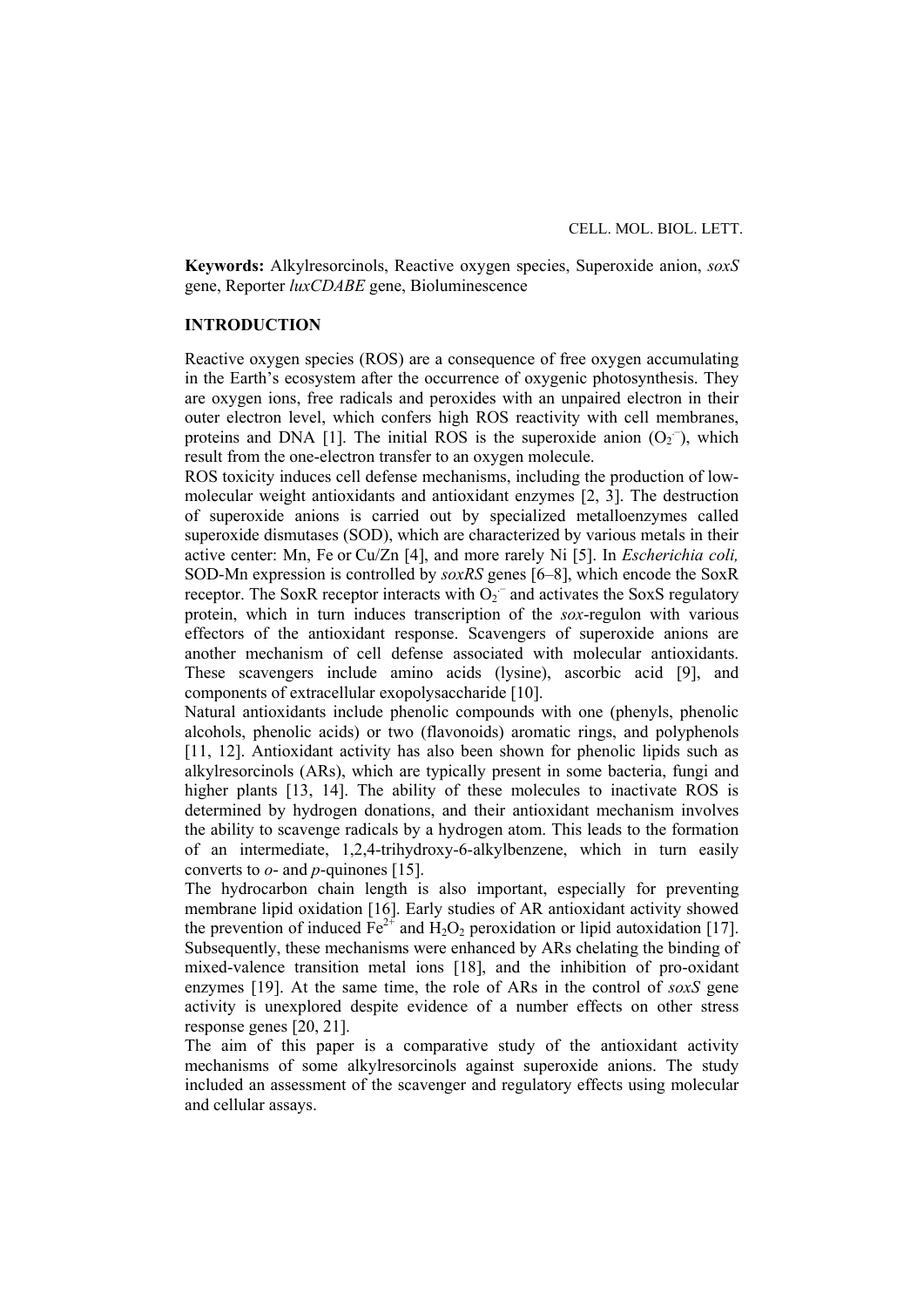# **MATERIALS AND METHODS**

### **Alkylresorcinols**

The AR analogs orcinol  $(5-methylbenzene-1,3-diol; C<sub>1</sub>-AR)$ , olivetol  $(5$ -pentylbenzene-1,3-diol;  $C_5$ -AR) and caprokol  $(4$ -hexylbenzene-1,3-diol;  $C_6$ -AR), which differ in the length and location of the hydrophobic alkyl radical, were purchased from Sigma-Aldrich. Divarin (5-propylbenzene-1,3-diol;  $C_3$ -AR) and 5-n-dodecyl resorcinol (5-dodecylbenzene-1,3-diol;  $C_{12}$ -AR) were synthesized de novo according to standard organic procedures and purified to 99% homogeneity by Enamine Ltd. The same natural phenolic organic compounds occur in certain species of bacteria [22] and lichen [23], and they can be used as topical pharmaceuticals or food additives. The chemical structures and molecular weights of these compounds are listed in Table 1. The compounds were dissolved in aqueous solutions and biologically relevant through to extremely high concentrations were used to identify their full range of scavenging and regulatory effects.

| Abbreviation | Structural formula                                                              | Mol. weight | CAS No.  | Manufacturer |
|--------------|---------------------------------------------------------------------------------|-------------|----------|--------------|
| $C_1$ -AR    | H <sub>O</sub><br>CH <sub>3</sub><br>HÓ                                         | 124         | 504-15-4 | Sigma        |
| $C_3$ -AR    | HO<br>$\mathrm{(CH_{2})_{2}}\mathrm{-CH_{3}}$<br>НÓ                             | 152         | 500-49-2 | Enamine      |
| $C_5$ -AR    | HO<br>$\rm (CH_2)_4$ — $\rm CH_3$                                               | 180         | 500-66-3 | Sigma        |
| $C_6$ -AR    | $_{\rm HO}^{\rm HO}$<br>нó<br>(CH <sub>2</sub> ) <sub>5</sub> — CH <sub>3</sub> | 194         | 136-77-6 | Sigma        |
| $C_{12}$ -AR | HO<br>$\left( \mathrm{CH}_2 \right)_{11}$ $\leftarrow$ $\mathrm{CH}_3$<br>HÓ    | 278         |          | Enamine      |

Table 1. Alkylresorcinol chemical homologs used in this study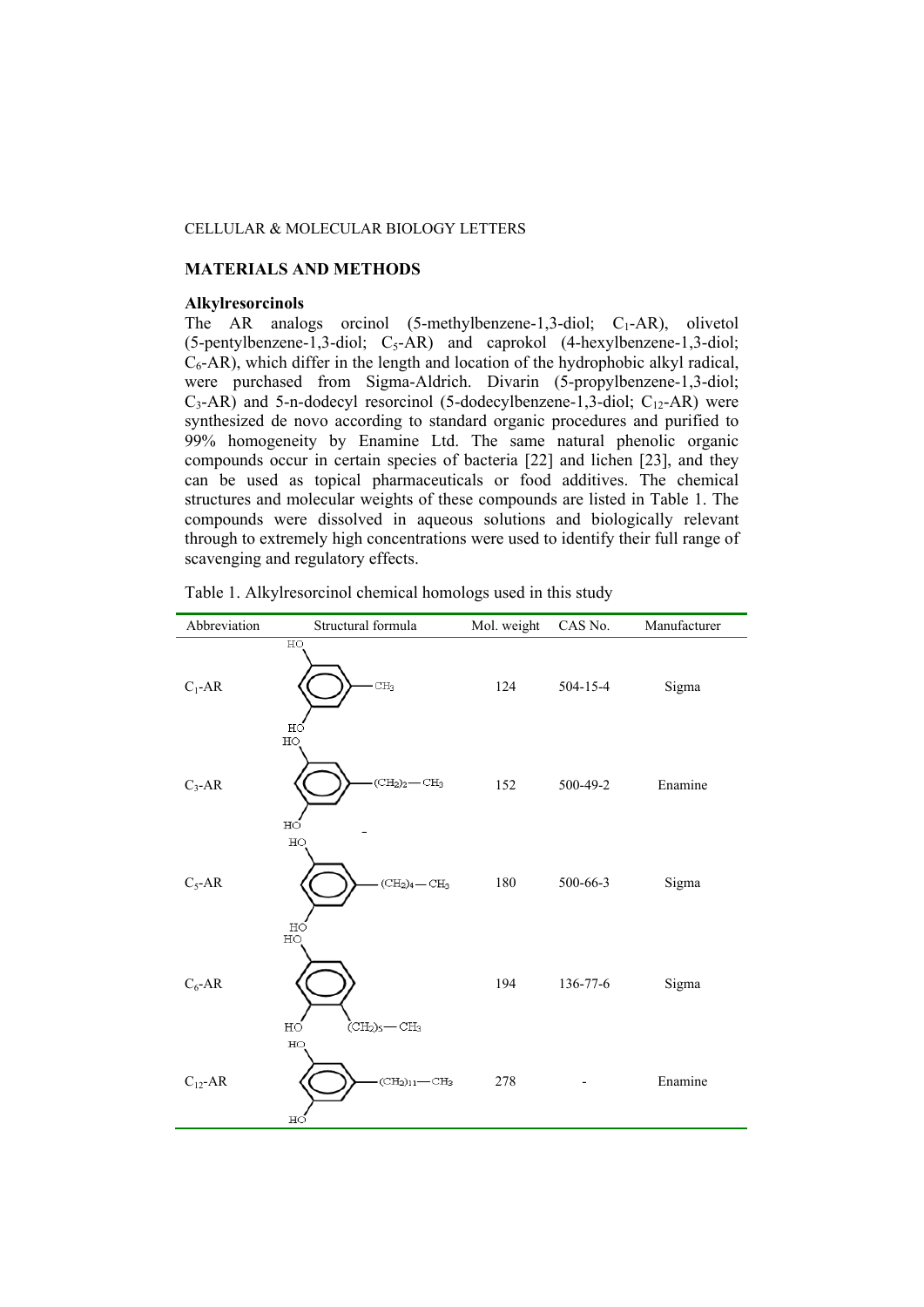# **In vitro system for superoxide anion generation and detection**

We used photochemical induction of superoxide anions, based on the spontaneous re-oxidation of photoreduced flavin [24]. The reaction system included 100  $\mu$ l of 0.05 mM riboflavin solution and 5  $\mu$ l of 1 mM N,N,N,Ntetramethylethane-1,2-diamine (TEMED) solution in 0.2 M phosphate buffer (рН 7.8). The irradiation of this system by visible light with 20 W power sources from a 10-cm distance at a temperature of  $20 \pm 1$ °C led to the generation of superoxide anions.

The quantitative yield of  $O_2$ <sup>-</sup> was assessed by conversion of nitroblue tetrazolium (NBT) [25] that had been previously introduced into the system (10 µl; 1 mM) to the reduced dye product formazan, which has a maximum absorption (A) of  $\lambda$  = 560 nm. Analysis of the "exposure-effect" dependencies showed that there was an optimal 5-min photo-induction period to provide linearity of data. An  $A_{560}$  value of about 1.0 was given.

The antioxidant activity of ARs was evaluated in two variants: 1) in the system of the superoxide anion photochemical induction supplemented with ARs only as a dye product yield with a maximum absorption at  $\lambda = 465$  nm (see below); and 2) in mixtures containing both ARs and NBT as prevention of product yield with a maximum absorption at  $\lambda$  = 560 nm.

# **Redox potential measurement**

The redox potential of ARs and NBT at a concentration of 1 mM was measured in single-component, degasified, aqueous solutions at a temperature of  $20 \pm 1\degree C$ , using ESL-43-07 and chlorine–silver reference electrodes and precision pH/ion meter Expert-001-3(0.1), according to the manufacturer's instructions.

# **Whole-cell lux-biosensor for detection of**  $O_2$ **<sup>--</sup>induced oxidative stress**

We used the *E. coli* K12 MG1655 strain carrying the recombinant *psoxS'::lux-*Amp<sup>R</sup> plasmid, containing a transcriptional fusion of host *soxS* promoters to a truncated *Photorhabdus luminescens* Zm 1 *luxCDABE* operon [26]. This strain has low basal light emission, which increased significantly during the oxidative stress response against superoxide anions as a consequence of the simultaneous transcription of *soxS* gene and *lux* gene fusion*.*

The strain was cultivated for 16–18 h at 37ºC on LB-broth (Sigma) supplemented with 20  $\mu$ g/ml ampicillin. Before the experiment, the strain was diluted 1:20 in fresh nutrient medium and incubated for 3–5 h until early logphase ( $OD<sub>640</sub> = 0.2$ ). This procedure made it possible to investigate the induction of *sox* regulon, involving the  $\sigma^{70}$  (RpoD) sigma factor that transcribes both genes of bacterial growth and of the oxidative stress response.

### **Bioluminescent cell-based assay**

In an experimental series, the *E*. *coli*  $psoxS': \, lux$ -Amp<sup>R</sup> strain was incubated for 60 min with ARs at concentrations of 1  $\mu$ M, 10  $\mu$ M, 0.1 mM and 1 mM, and with the solvent (control), and then stressed with intracellular  $O_2$ <sup>-</sup> inductor. The  $O<sub>2</sub>$  -reacted AR derivatives previously produced in the photochemical system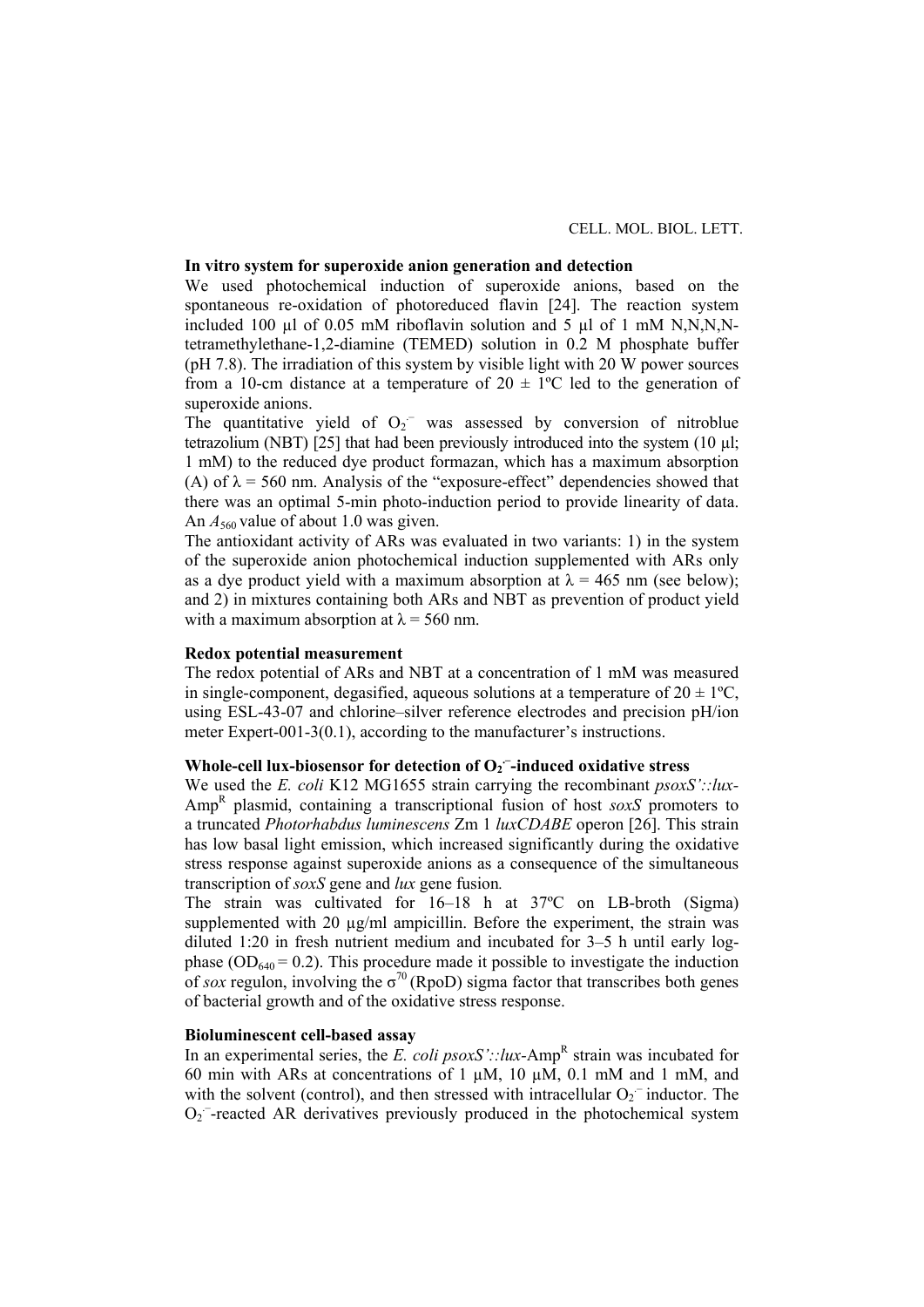were analyzed in the same manner. The induction of oxidative stress in *E. coli* cells was caused by paraquat  $(PQ) - 1,1'$ -dimethyl-4,4'-bipyridinium dichloride (Sigma) at a final concentration of 4 mM.

Bioluminescence measurements were carried out using an LM-01T microplate luminometer (Immunotech), which dynamically registered the luminescence intensity of the samples, estimated in relative light units (RLU). To quantify the bioluminescence induction, we used the algorithm  $F_i = (I_{60}/I_0)/N_B$ , where  $I_{60}$  and  $I_0$  are RLU values 60 and 0 min after the induction of oxidative stress; and  $N_B$  is the proportion of living cells against the control. To determine  $N_B$  10  $\mu$ l-aliquots derived from control and experimental samples were transferred onto the LB-agar surface with ampicillin and harvested 24 h later at 37ºC so that the colony-forming units (CFUs) could be calculated.

# **Statistical analysis**

Data are reported as  $\pm$  standard errors of the mean of determinations performed in triplicate on three different samples. They were analyzed using the Student's t-test and p values of 0.05 or less were considered significant. Calculations were performed with Statistica V8 for Windows (StatSoft Inc.).

# **RESULTS**

# **AR antioxidant activity in superoxide anion photochemical reactions**

The mixtures of riboflavin, TEMED and AR mixtures gave dye derivatives with maximum absorptions of  $\lambda = 465$  nm (Fig. 1A). That provided evidence of the ARs as final acceptors for electrons transferred from superoxide anions. Moreover, this experimental series shows the dependence of final derivative  $A_{465}$ values on the original AR fine structure. Although small differences within groups  $(C_1, C_3, C_5)$  and  $(C_6, C_{12})$  were reported, it was between the groups that significant differences were shown, as increased values consistently changed from  $C_1$ -AR to  $C_{12}$ -AR (Fig. 1B), which displays the role of the alkyl radical length in antioxidant activity manifestation.

Another result that was significant to the current experimental context was the weak absorption of O<sub>2</sub><sup>-</sup>-reacted derivatives at  $\lambda = 560$  nm (A<sub>560</sub>  $\leq$  0.05). These differences between the absorption spectra of formazan and AR derivatives gave the possibility to study the oxidative reaction in poly-component mixtures, where riboflavin and TEMED compounds provided photo-induced superoxide anion production, and the antioxidant activity of ARs was detected at  $\lambda = 560$  nm, which prevented NBT-to-formazan conversion.

In the experiments where both ARs and NBT were competing for superoxide anion interaction, C<sub>6</sub>-AR in concentrations  $\geq 10$  µM and C<sub>12</sub>-AR in concentrations  $\geq 1$  µM showed detectable antioxidant activity. It was characterized by inhibition of the NBT-to-formazan conversion by 10% or more (Fig. 1C). At the maximum effect,  $C_6$ -AR and  $C_{12}$ -AR respectively decreased the A<sub>560</sub> values to  $87 \pm 8\%$  and  $89 \pm 6\%$  ( $p < 0.05$ ) in comparison with the control.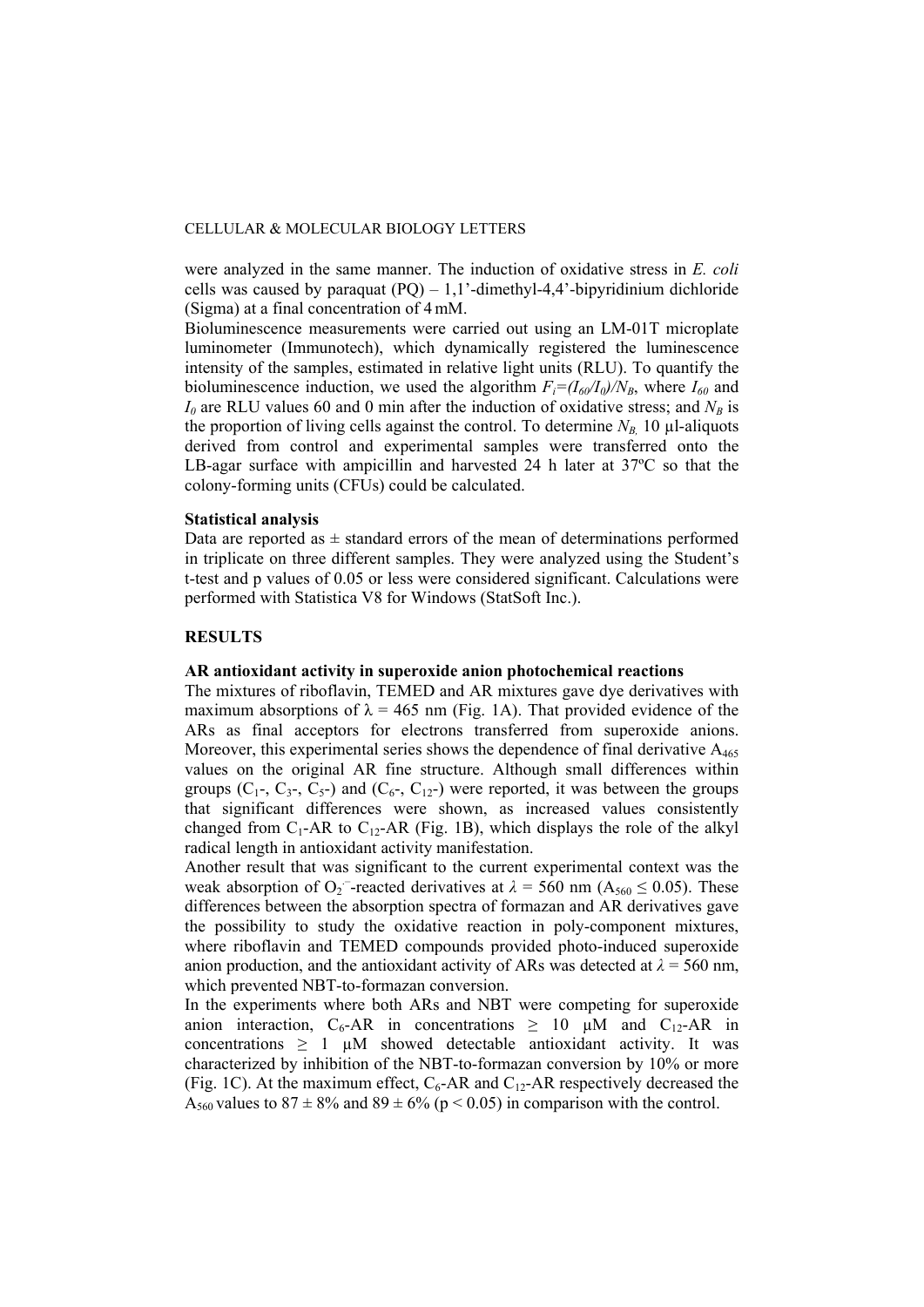

Fig. 1. Antioxidant activity of alkylresorcinols in superoxide anion photochemical reactions. A – Absorption spectra of formazan (Fz) as  $C_1$ -(1) and  $C_{12}$ -AR (5)  $O_2$ <sup>-</sup> reacted derivatives. B – A<sub>465</sub> values of C<sub>1</sub>- (1), C<sub>3</sub>- (2), C<sub>5</sub>- (3), C<sub>6</sub>- (4) and C<sub>12</sub>-AR (5) O<sub>2</sub><sup>-</sup> reacted derivatives.  $C - A_{560}$  values in riboflavin+TEMED+AR+NBT mixtures. D – the interdependence between A465 values in the system of superoxide anion generation in the presence of ARs, and the  $A_{560}$  values in the system with the simultaneous presence of NBT and ARs at a concentration of 1 mM. Legend: abscissa – wavelength, nm (A); concentration of ARs, M (B, C);  $A_{465}$  values (D); ordinate – absorbancy, relative unit (A);  $A_{465}$  values (B);  $A_{560}$ , values (C, D).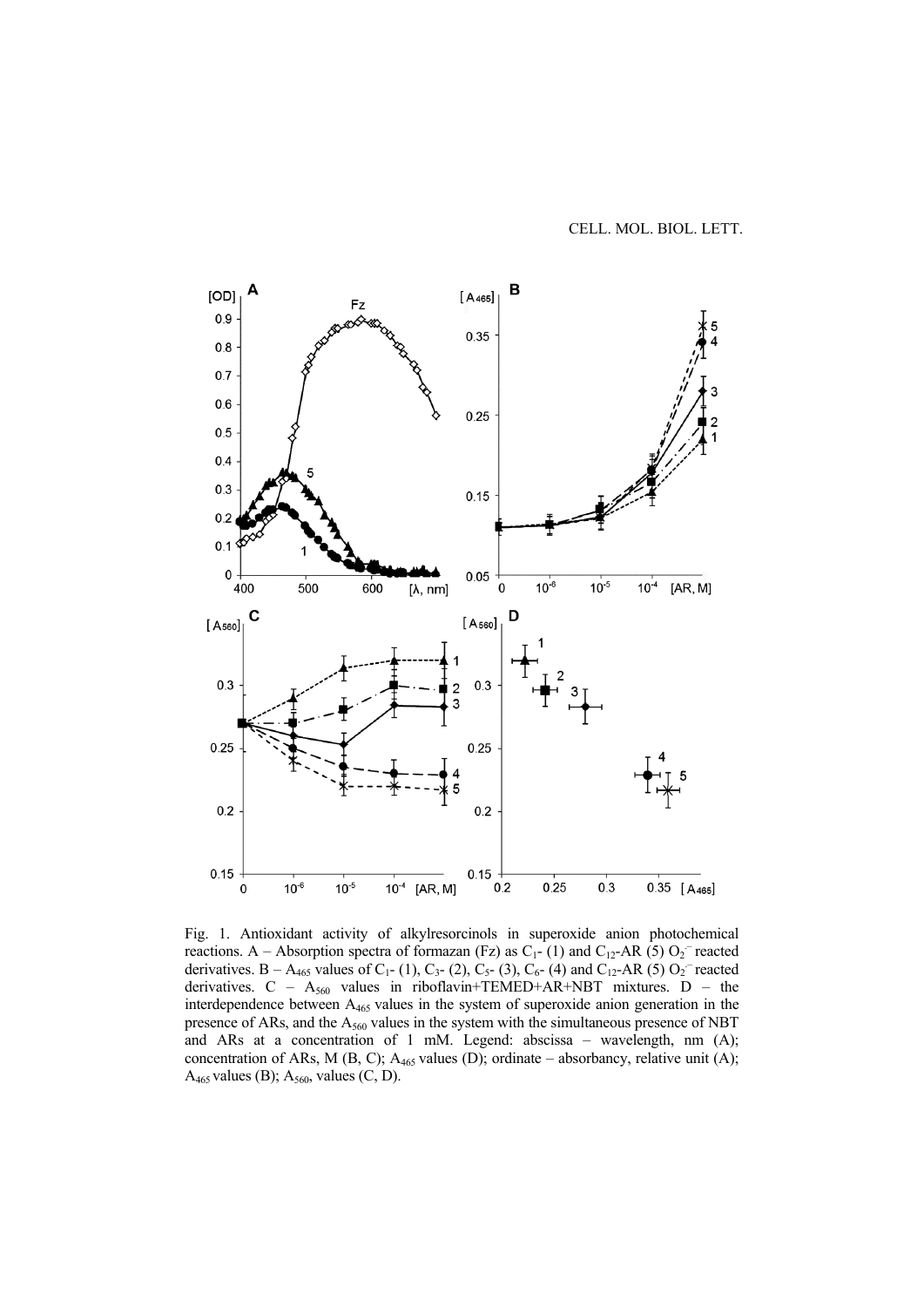On the other hand, ARs with 5 and less carbon atoms in the chain did not show the same activity.  $C_1$ -AR even increased formazan production. At the maximum effect (in concentration of 1 mM), production exceeded the control by  $19 \pm 1.4\%$  $(p \le 0.05)$ . Thus, the evaluated differences between  $C_1$ -,  $C_3$ -,  $C_5$ -AR and  $C_{6}$ ,  $C_{12}$ -AR show the second group as strong antioxidants that act like superoxide anion scavengers.

Interestingly, the comparative analysis of the superoxide anion generation system with ARs only and with both AR and NBT (Fig. 1D) showed an inverse correlation dependence between the A<sub>465</sub> and A<sub>560</sub> values ( $r = -0.987$ ;  $p < 0.01$ ). This result led to two interdependent conclusions: (i) the high reactivity of individual AR homologs to  $O_2$ <sup>-</sup> increased the NBT protection in the polycomponent mixtures; (ii) the affinity of ARs to  $O_2$ <sup>-</sup> increases with increasing alkyl radical length in these molecules. In the current experimental system, these effects can be explained by differences in the oxidation-reduction (redox) values, which increased from  $Eh = 41.3$  mV (C<sub>1</sub>-AR) to  $Eh = 82.0$  mV  $(C_6$ -AR) and Eh = 86.0 mV (C<sub>12</sub>-AR). They were significantly higher than those for NBT ( $Eh = 12.4$  mV).

# **AR activity in the whole-cellular**  $O_2$ **<sup>-</sup>-related stress model**

In the control experiment, the *E. coli*  $psoxS': lluxCDABE$ -Amp<sup>R</sup> recombinantstrain showed an intensive bioluminescent response to superoxide anion-related oxidative stress as a result of the synchronous induction of the natural *sox* regulon and reporter *luxCDABE* genes transcribed under the *soxS* promoter. It was modeled by PQ at a concentration of 4 mM, causing the transfer of electrons from respiratory chains on molecular oxygen with the formation of intracellular  $O_2^-$ , which led to a more than 100-fold increase in bioluminescence  $(F<sub>i</sub> = 109.9 \pm 9.7)$ . Preliminary incubation of *E.coli psoxS'::luxCDABE*-Amp<sup>R</sup> with alkylresorcinols changed the number of colony-forming bacterial cells and the level of their luminescence, which was nonlinear at the concentration used and dependent on the fine structure of AR molecules. The  $C_6$ -AR and  $C_{12}$ -AR homologs at concentrations of 1 and 10  $\mu$ M did not affect cell viability and weakly induced the *soxS* gene with  $F_i$  values from  $1.2 \pm 0.2$  to  $1.3 \pm 0.1$ , respectively. Increasing  $C_{5}$ ,  $C_{6}$ - and  $C_{12}$ -AR concentrations to 0.1 mM led to a combined decrease both in the number of living bacterial cells and bioluminescence, which approached zero values at maximum concentrations of 1 mM. On the other hand,  $C_1$ - and  $C<sub>3</sub>$ -AR homologs at low concentrations did not induce bioluminescence, and at high ones decreased light production by 30–35% against the control without a detectable effect on bacterial cell viability. The obtained data was important for following the assessment of *E. coli psoxS'::luxCDABE*-Amp<sup>R</sup> viability and bioluminescence under oxidative stress conditions modeled after AR pretreatment (Fig. 2), and correct quantification of induction factor  $F_i$  values (Table 2). The luminescence measurement of AR-pretreated bacterial cells stressed with PQ showed trends similar to the original AR effects. The most common AR activity at concentrations of 1–10 µM was slightly increased *E. coli*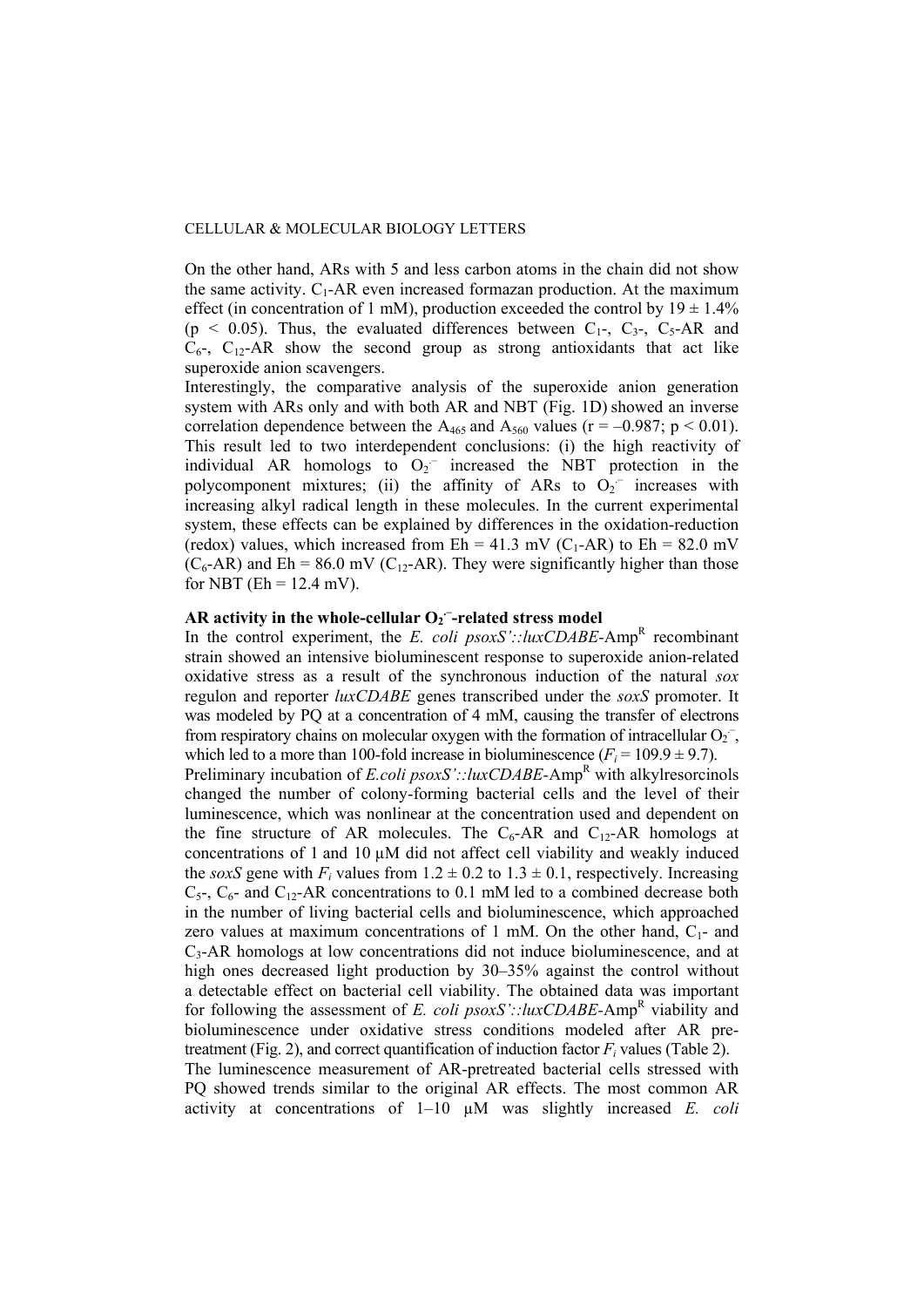$psoxS': \text{luxCDABE-Amp}^R$  bioluminescence. This may have resulted from additive *soxS* gene stimulation by  $O_2$ <sup>-</sup> and ARs that had progressed in the  $C_1$ -AR  $\rightarrow$  C<sub>12</sub>-AR range (Fig. 2A). A study of the bacterial viability after pretreatment with  $1-10 \mu M$  concentrations and following PQ-induced oxidative stress showed some increase in the CFUs (Fig. 2C), as determined by both direct AR antioxidant activity and stimulated *soxS* gene expression.

Table 2. The influence of ARS on the bioluminescence induction index *Fi*, showing *soxS* gene expression in *E.coli psoxS'::luxCDABE-*AmpR cells under various conditions.

| The test<br>compound | M         | Concentration, Induction regulon soxS factor $(F_i)$ Induction regulon soxS factor $(F_i)$<br>in the presence of AR | in the presence of oxidized AR |
|----------------------|-----------|---------------------------------------------------------------------------------------------------------------------|--------------------------------|
| $C_1$ -AR            | $10^{-6}$ | $109.8 \pm 9.3$                                                                                                     | $116.8 \pm 9.1$                |
|                      | $10^{-5}$ | $101.5 \pm 10.2$                                                                                                    | $107.6 \pm 8.9$                |
|                      | $10^{-4}$ | $59.0 \pm 4.5*$                                                                                                     | $82.7 \pm 7.6$                 |
|                      | $10^{-3}$ | $44.9 \pm 5.4$ **                                                                                                   | $68.7 \pm 6.7*$                |
| $C_3$ -AR            | $10^{-6}$ | $114.6 \pm 10.5$                                                                                                    | $115.6 \pm 9.8$                |
|                      | $10^{-5}$ | $105.7 \pm 9.9$                                                                                                     | $110.6 \pm 10.1$               |
|                      | $10^{-4}$ | $72.3 \pm 6.7^*$                                                                                                    | $85.8 \pm 8.5$                 |
|                      | $10^{-3}$ | $42.7 \pm 6.5$ **                                                                                                   | $71.9 \pm 8.0*$                |
| $C_5$ -AR            | $10^{-6}$ | $116.6 \pm 9.8$                                                                                                     | $128.6 \pm 11.2$               |
|                      | $10^{-5}$ | $112.5 \pm 11.3$                                                                                                    | $128.0 \pm 10.0$               |
|                      | $10^{-4}$ | $89.9 \pm 9.6$                                                                                                      | $103.9 \pm 9.4$                |
|                      | $10^{-3}$ | $9.0 \pm 0.7$ **                                                                                                    | $13.5 \pm 0.9$ **              |
| $C_6$ -AR            | $10^{-6}$ | $119.9 \pm 11.8$                                                                                                    | $143.9 \pm 11.0$               |
|                      | $10^{-5}$ | $115.3 \pm 10.6$                                                                                                    | $145.0 \pm 9.6^*$              |
|                      | $10^{-4}$ | $104.5 \pm 9.0$                                                                                                     | $126.5 \pm 9.9$                |
|                      | $10^{-3}$ | $1.0 \pm 0.2$ **                                                                                                    | $1.1 \pm 0.1$ **               |
| $C_{12}$ -AR         | $10^{-6}$ | $114.3 \pm 13.6$                                                                                                    | $146.2 \pm 10.1*$              |
|                      | $10^{-5}$ | $116.6 \pm 9.9$                                                                                                     | $151.6 \pm 10.3*$              |
|                      | $10^{-4}$ | $107.5 \pm 10.7$                                                                                                    | $122.9 \pm 9.9$                |
|                      | $10^{-3}$ | $1.9 \pm 0.2$ **                                                                                                    | $2.0 \pm 0.3$ **               |
| Control              |           | $109.9 \pm 9.7$                                                                                                     |                                |

 $*p < 0.05; **p < 0.01$ .

The increased AR concentrations suppressed the bioluminescence, which was interdependent on the residual colony-forming cell numbers that were ambiguous. Therefore,  $C_5$ -,  $C_6$ - and  $C_{12}$ -AR at concentrations of 0.1 mM decreased the luminescence values two-fold, and at concentrations of 1 mM led to zero level light emission (Fig. 2A). Another effect of pretreating cells at concentrations of 0.1–1 mM was the reduced cell viability under subsequent oxidative stress, which progressed in the range of  $C_5$ -AR  $\rightarrow C_6$ -AR  $\rightarrow C_{12}$ -AR (Fig. 2C). Based on this data,  $F_i$  quantification showed the repression of *sox* gene transcription by ARs with alkyl chains consisting of 5–12 carbon atoms at high concentrations ( $F_i$  values from  $1.0 \pm 0.2$  to  $9.0 \pm 0.7$  against  $F_i = 109.96 \pm 9.7$ in control;  $p < 0.01$ ), which explained the increased sensitivity of the bacterial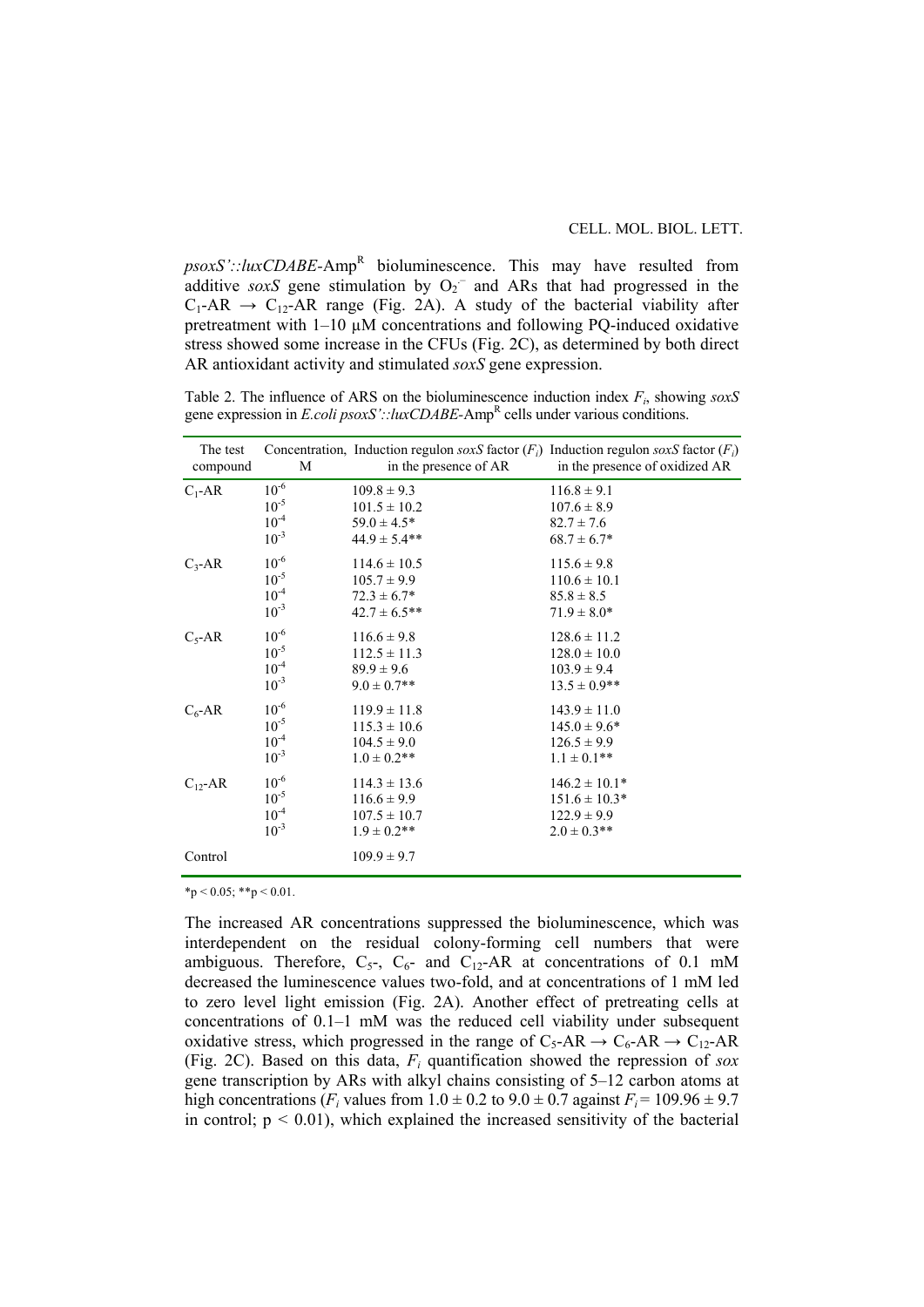cells to  $O_2$ <sup>-</sup>-mediated oxidative stress. On the other hand,  $C_1$ -AR and  $C_3$ -AR at concentrations of 0.1–1 mM repressed *soxS-*controlled bioluminescence moderately, but paradoxically increased bacterial cell resistance. Therefore, at a maximum concentration of 1 mM, the ARs with alkyl chains of 1–3 carbon atoms kept alive at 16.1–40.9% more bacterial cells against the control values (without preliminary AR treatment but with PQ-induced oxidative stress).



Fig. 2. The influence of  $O_2$ <sup>-</sup>-related oxidative stress on the bioluminescence (A, B) and growth ability  $(C, D)$  of the *E.coli psoxS'::luxCDABE*-Amp<sup>R</sup> strain, pre-incubated with intact ARs  $(A, C)$  and with  $O_2$ <sup>-</sup>-reacted AR derivatives  $(B, D)$ . Legend: abscissa – ARs concentration, М; ordinate – the intensity of bioluminescence, RLU (A, B); the number of viable cells, CFU/ml (C, D).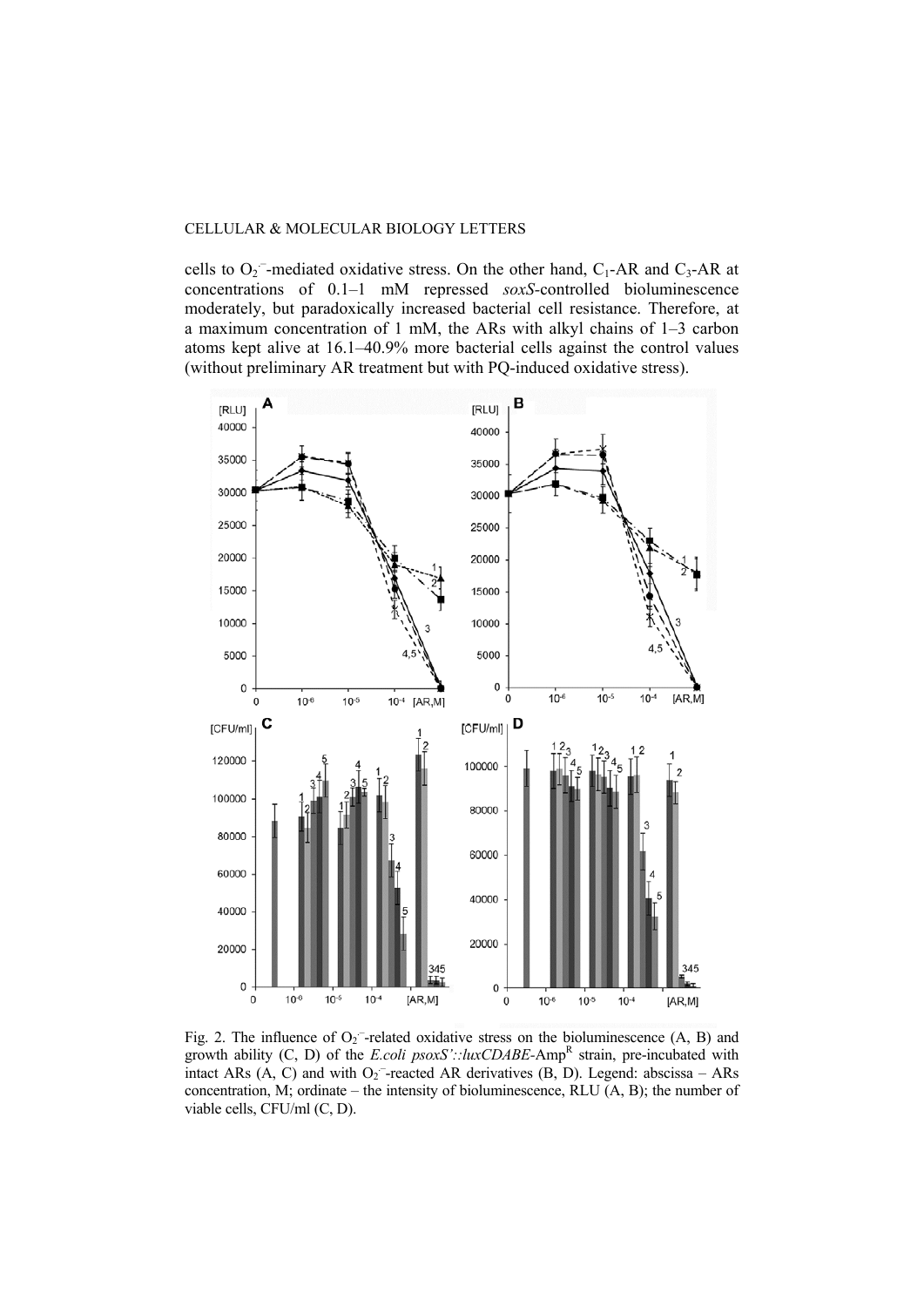The results show that combined AR activity developed as superoxide anion scavenging and as *soxS* gene modulation. However, the ratios of these effects (induction/inhibition) were non-linear in a dose-dependent manner and varied according to the ARs homologs with different alkyl chain length.

# The activity of O<sub>2</sub><sup>-</sup>-reacted AR derivatives in the cell-based oxidative stress **model**

Prior to the experiment, the AR individual homologs at concentrations of 1 mM were placed into the riboflavin+TEMED system and irradiated with visible light to produce dye derivatives with a maximum absorption at  $\lambda = 465$  nm (as described above). This reaction led to the depletion of the scavenging potential of ARs but the retention of *soxS* gene expression regulation.

Pretreatment of *E. coli psoxS'::luxCDABE*-Amp<sup>R</sup> with O<sub>2</sub><sup>-</sup>-reacted AR derivatives, as opposed to intact ARs, changed the measured parameters after PQ-induced oxidative stress. This result included the loss of the protective effect of  $C_{5}$ ,  $C_{6}$ - and  $C_{12}$ -AR derivatives at low concentrations (1–10  $\mu$ M) for cell viability, and the disappearance of the protective effect of  $C_1$ -AR and  $C_3$ -AR derivatives at high concentrations (0.1–1.0 mM). Simultaneously, more contrast dose-dependent modulation of bioluminescence was observed (Fig. 2B). Since PQ-inducible oxidative stress in bacterial cells treated with AR derivatives led to a significant decrease of CFUs in comparison with intact ARs (Fig. 2D), the quantifications based on these data showed higher values of induction factor  $F_i$  (Table 2). Therefore, the AR derivatives with alkyl chains of 5–12 carbon atoms at concentrations of 1–10  $\mu$ M increased the *F<sub>i</sub>* from 145.0  $\pm$  9.6 to 151.6  $\pm$  10.3 compared to an  $F_i$  of 109.9  $\pm$  9.7 in the control (p < 0.05), which was 1.2–1.3-fold higher than similar values for the intact ARs. On the other hand, AR derivatives with an alkyl chain of  $1-3$  carbon atoms at concentrations of at least 0.1  $\mu$ M resulted in  $F_i$  values that were 1.2–1.4 times less than those of intact ARs. Thus, in the absence of AR scavenging effects, cell viability under oxidative stress demanded a more expressive *soxS*-regulated antioxidant response.

### **DISCUSSION**

The antioxidant activity of alkylresorcinols has been the subject of numerous studies [16–19, 23, 27–32]. The ARs are involved in the suppression of oxidation reactions induced by mixed-valence transition metal ions, ROS scavenging, and inhibition of pro-oxidant enzymes, while the influence of ARs on the expression of antioxidant response genes has not yet been studied. This prompted an integral study of AR antioxidant activity, including direct (scavenging) and indirect (regulatory) effects. These effects were evaluated in this study using molecular and cell-based assays of superoxide anion generation and detection.

The first principal result was the confirmation of AR participation in the nonenzymatic antioxidant defense system, proof of which included: (i) the production of AR derivatives with a maximum absorption of  $\lambda = 465$  nm through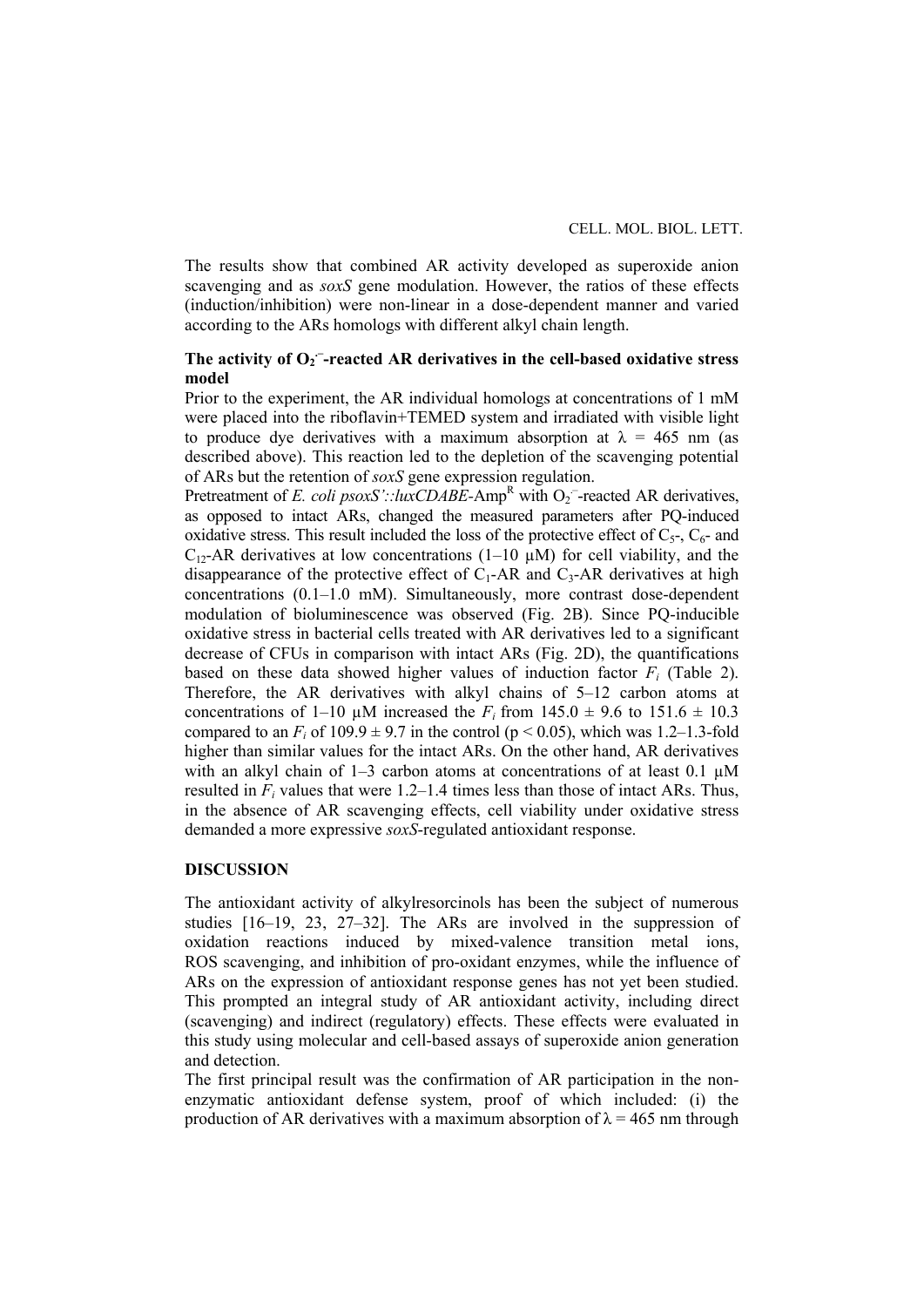reaction with superoxide anions; (ii) the prevention of superoxide anion-induced conversion of nitroblue tetrazolium into formazan in AR-containing mixtures; and (iii) the well-coordinated growth of both activities through increases in the alkyl radical length in AR molecules, correlating with an increase in redox potential values.

Thus, the obtained data confirm the role of the alkyl chain length in providing AR antioxidant effect. However, in addition to the previously described effect in lipid membranes [28, 29], it now can be achieved in aqueous solution. We believe that the fundamental nature of the  $O_2$ <sup>-</sup> reactivity for different AR homologs is identical [13], and only quantitative differences are influenced by the alkyl chain length. In part, the electron-density distribution in the reacting resorcinol ring affects the hydrogen-donation possibilities, which may be determined by the influence of the alkyl chain [30].

The second principal result was the influence of the ARs on bacterial cell viability under paraquat-induced oxidative stress. This effect manifested differently in various AR homologs and developed in a non-linear concentrationdependent manner with ambiguous association of *soxS* gene induction/inhibition. Low concentrations of ARs with alkyl chains of 5–12 carbon atoms weakly activated *soxS* gene transcription, which suggests that the ARs act as potential inducers of a wide range of stress reactions [21], pre-adapting bacterial cells to subsequent environmental stresses. In our experiments, the combination of the stress-inducing activity with scavenging activity of  $C_{5}$ ,  $C_{6}$ - and  $C_{12}$ -AR led to increased resistance of bacterial cells to  $O_2$  -related oxidative stress.

On the other hand, high concentrations of these ARs homologs caused the repression of *soxS* gene expression and simultaneously decreased the resistance to oxidative stress. Against this background, ARs with alkyl chain of 1–3 carbon atoms at low concentrations had no effect on *soxS* gene regulation, whereas at high concentrations they repressed it moderately, but paradoxically increased bacterial cell viability. In our opinion, this phenomenon can be explained by scavenger effects of these ARs homologs against the "late" ROS – hydrogen peroxide and hydroxyl-radical [31, 32], which interfere with the enzymatic antioxidant mechanisms and lead to bacterial cell survival without *soxS* gene induction. In this context, the presence of ARs in natural systems as isomers and homolog mixtures [13, 14] became clear due to the additive activity of various in structure molecules against various reactive oxygen species.

A special opportunity to compare AR activity mechanisms under  $O_2$  -related oxidative stress was provided by their derivatives, which lose their scavenging potential when produced in a superoxide anion generation system. The main action of  $O_2$ <sup>-</sup>-reacted AR derivatives was the strengthening of *soxS* gene induction, which mobilized the antioxidant enzymatic response but was not comparable with the protective effect of intact ARs.

In summary, these results indicate a dual nature for ARs, which possess direct antioxidant properties and the ability to indirectly regulate the activity of cellular antioxidative defense mechanisms. We have also provided evidence of the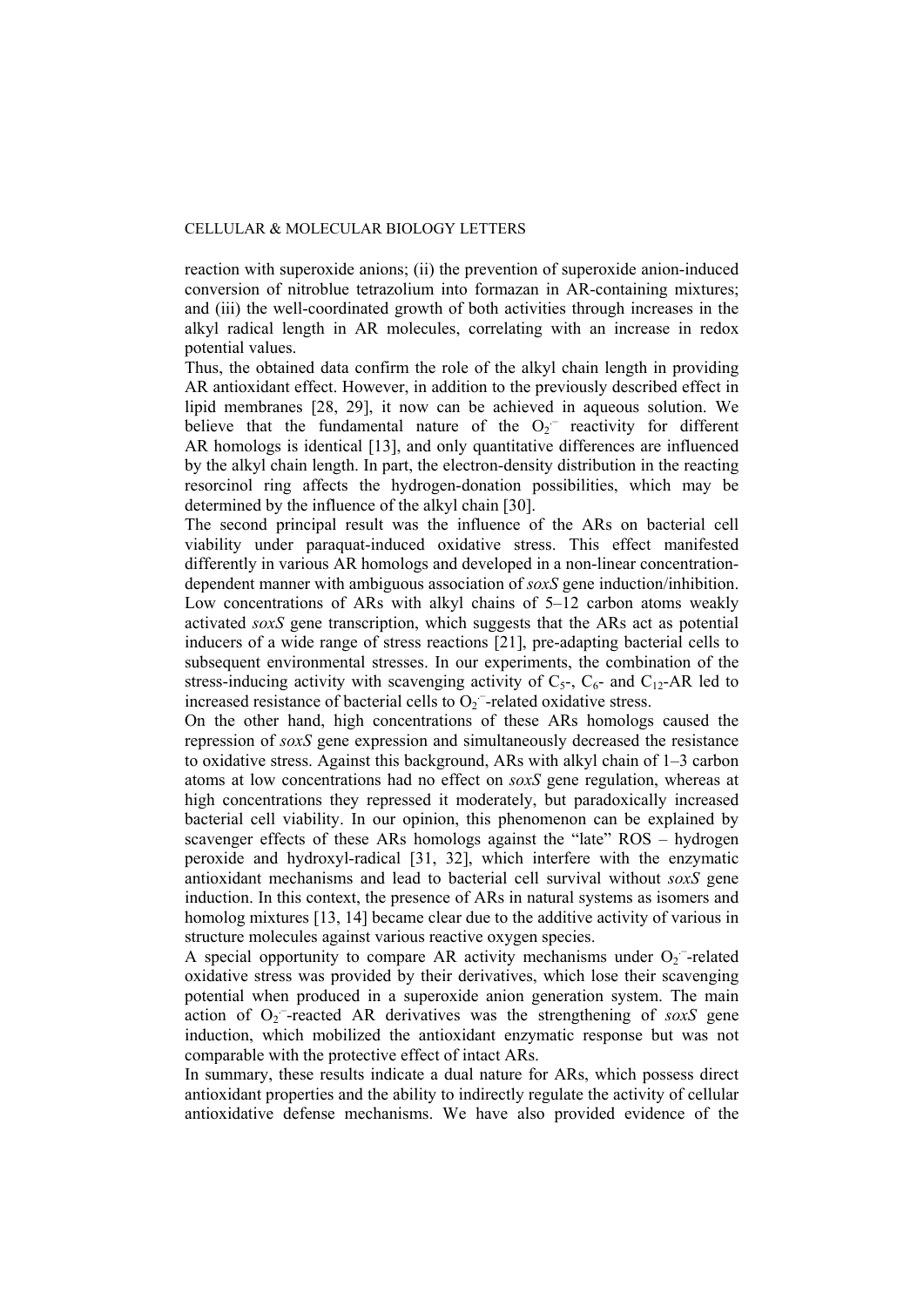regulatory activity of ARs supporting their  $O_2$ <sup>-</sup> scavenging activity, whereas regulatory effects on the active-stress protection mechanisms are limited to some concentration ranges of individual AR homologs or to situations in which the scavenging potential is depleted.

**Acknowledgements.** This research was supported by the Russian Ministry of Education and Science (Project Number 148) and the Russian Foundation for Basic Research (Grant 13-04-97052).

# **REFERENCES**

- 1. El-Bahr, S.M. Biochemistry of free radicals and oxidative stress. **Sci. Int.** 1 (2013) 111–117.
- 2. Imlay, J.A. Cellular defenses against superoxide and hydrogen peroxide **Annu. Rev. Biochem.** 77 (2008) 755–776.
- 3. Imlay, J.A. Pathways of oxidative damage. **Annu. Rev. Microbiol.** 57 (2003) 395–418.
- 4. Miller, A.F. Superoxide dismutases: ancient enzymes and new insights. **FEBS Lett.** 586 (2012) 585–595. DOI: 10.1016/j.febslet.2011.10.048.
- 5. Broering, E.P., Truong, P.T., Gale, E.M. and Harrop, T.C. Synthetic analogues of nickel superoxide dismutase: a new role for nickel in biology. **Biochemistry** 52 (2013) 4–18. DOI: 10.1021/bi3014533.
- 6. Demple, B. Redox signaling and gene control in the *Escherichia coli* soxRS oxidative stress regulon – a review. **Gene** 179 (1996) 53–57.
- 7. Touati, D. Sensing and protecting against superoxide stress in *Escherichia coli* – how many ways are there to trigger soxRS response? **Redox Rep.** 5 (2000) 287–293.
- 8. Krapp, A.R., Humbert, M.V. and Carrillo, N. The soxRS response of *Escherichia coli* can be induced in the absence of oxidative stress and oxygen by modulation of NADPH content. **Microbiology** 157 (2011) 957–965. DOI: 10.1099/mic.0.039461-0.
- 9. Benov, L. How superoxide radical damages the cell. **Protoplasma** 217 (2001) 33–36.
- 10. Kodali, V.P. and Sen, R. Antioxidant and free radical scavenging activities of an exopolysaccharide from a probiotic bacterium. **Biotechnol. J.** 3 (2008) 245–251.
- 11. Pereira, D.M., Valentao, P., Pereira, J.A. and Andrade, P.B. Phenolics: from chemistry to biology. **Molecules** 14 (2009) 2202–2211. DOI:10.3390/molecules14062202.
- 12. Cyboran, S., Oszmianski, J. and Kleszczynska, H. Interaction between plant polyphenols and the erythrocyte membrane. **Cell. Mol. Biol. Lett.** 17 (2012) 77–88. DOI: 10.2478/s11658-011-0038-4
- 13. Kozubek, A. and Tyman, J.H.P. Resorcinolic lipids, the natural nonisoprenoic amphiphiles and their biological activity. **Chem. Rev.** 99 (1999)  $1-26$ .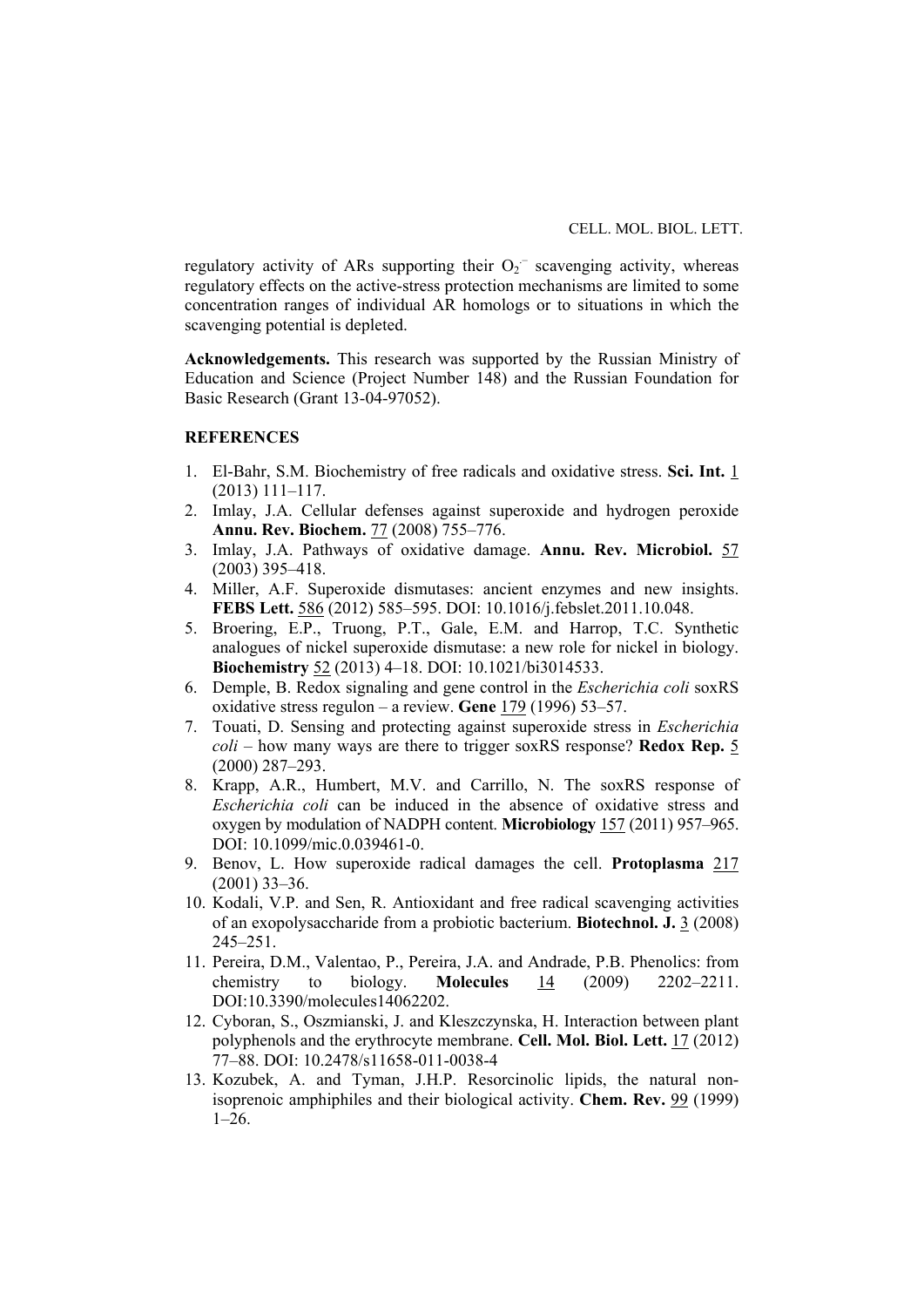- 14. Stasiuk, M. and Kozubek, A. Biological activity of phenolic lipids. **Cell. Mol. Life Sci.** 67 (2010) 841–860.
- 15. Singh, U.S., Scannell, R.T., An, H., Carter, B.J. and Hecht, S.M. DNA cleavage by di- and trihydroxyalkylbenzenes. Characterization of products and the roles of  $O_2$ , Cu (II), and alkali. **J. Am. Chem. Soc.** 118 (1995) 12691–12699.
- 16. Nienartowicz, B. and Kozubek, A. Antioxidant activity of cereal bran resorcinolic lipids. **Pol. J. Food Nutr. Sci.** 2 (1993) 51–60.
- 17. Struski, D.G. and Kozubek, A. Cereal grain alk(en)ylresorcinols protect lipids against ferrous ions-induced peroxidation. **Z. Naturforsch.** 47 (1992) 41–46.
- 18. Kamnev, A.A., Dykman, R.L., Kovacs, K., Pankratov, A.N., Tugarova, A.V., Homonnay, Z. and Kuzmann, E. Redox interactions between structurally different alkylresorcinols and iron(III) in aqueous media: frozen-solution 57Fe Mössbauer spectroscopic studies, redox kinetics and quantum chemical evaluation of the alkylresorcinol reactivities. **Struct. Chem.** 25 (2014) 649-657. DOI: 10.1007/s11224-013-0367-1.
- 19. Deszcz, L. and Kozubek, A. Inhibition of soybean lipoxygenases by resorcinolic lipids from cereal bran. **Cell. Mol. Biol. Lett.** 2 (1997) 213–222.
- 20. Deryabin, D.G., Davydova, O.K., Gryazeva, I.V. and El'-Registan, G.I. Involvement of alkylhydroxybenzenes in the *Escherichia coli* response to the lethal effect of UV irradiation. **Microbiologiya** 81 (2012) 168–177.
- 21. Miche, L., Belkin, S., Rozen, R. and Balandreau, J. Rice seedling whole exudates and extracted alkylresorcinols induce stress-response in *Escherichia coli* biosensors. **Environ. Microbiol.** 5 (2003) 403–411.
- 22. Konanykhina, I.A., Shanenko, E.F., Loiko, N.G., Nikolaev, Yu.A. and El-Registan G.I. Regulatory effect of microbial alkyloxybenzenes of different structure on the stress response of yeast. **Appl. Biochem. Microbiol.** 44 (2008) 518–522.
- 23. Stepanenko, I.Iu., Strakhovskaia, M.G., Belenikina, N.S., Nikolaev, Yu.A., Miliukin, A.L., Kozlova, A.N., Revina, A.A. and El-Registan, G.I. Protection of *Saccharomyces cerevisiae* against oxidative and radiationcaused damage by alkyl hydroxybenzenes. **Mikrobiologiya** 73 (2004) 204–210.
- 24. Giannopolitis, G.N. and Ries, S.K. In vitro production of superoxide radical from paraquat and its interactions with monuron and diuron. **Weed Sci.** 25 (1977) 298–303.
- 25. Lu, J.-M., Lin, P.H., Yao, Q. and Chen, C. Chemical and molecular mechanisms of antioxidants: experimental approaches and model systems. **J. Cell. Mol. Med.** 14 (2010) 840-860.
- 26. Kotova, V.Yu., Manukhov, I.V. and Zavilgelskii, G.B. Lux-biosensors for detection of SOS-response, heat shock, and oxidative stress. **Appl. Biochem. Microbiol.** 46 (2010) 781–788.
- 27. Kubo, I., Masuoka, N., Ha, T.J. and Tsujimoto, K. Antioxidant activity of anacardic acids. **Food Chem.** 99 (2006) 555–562.